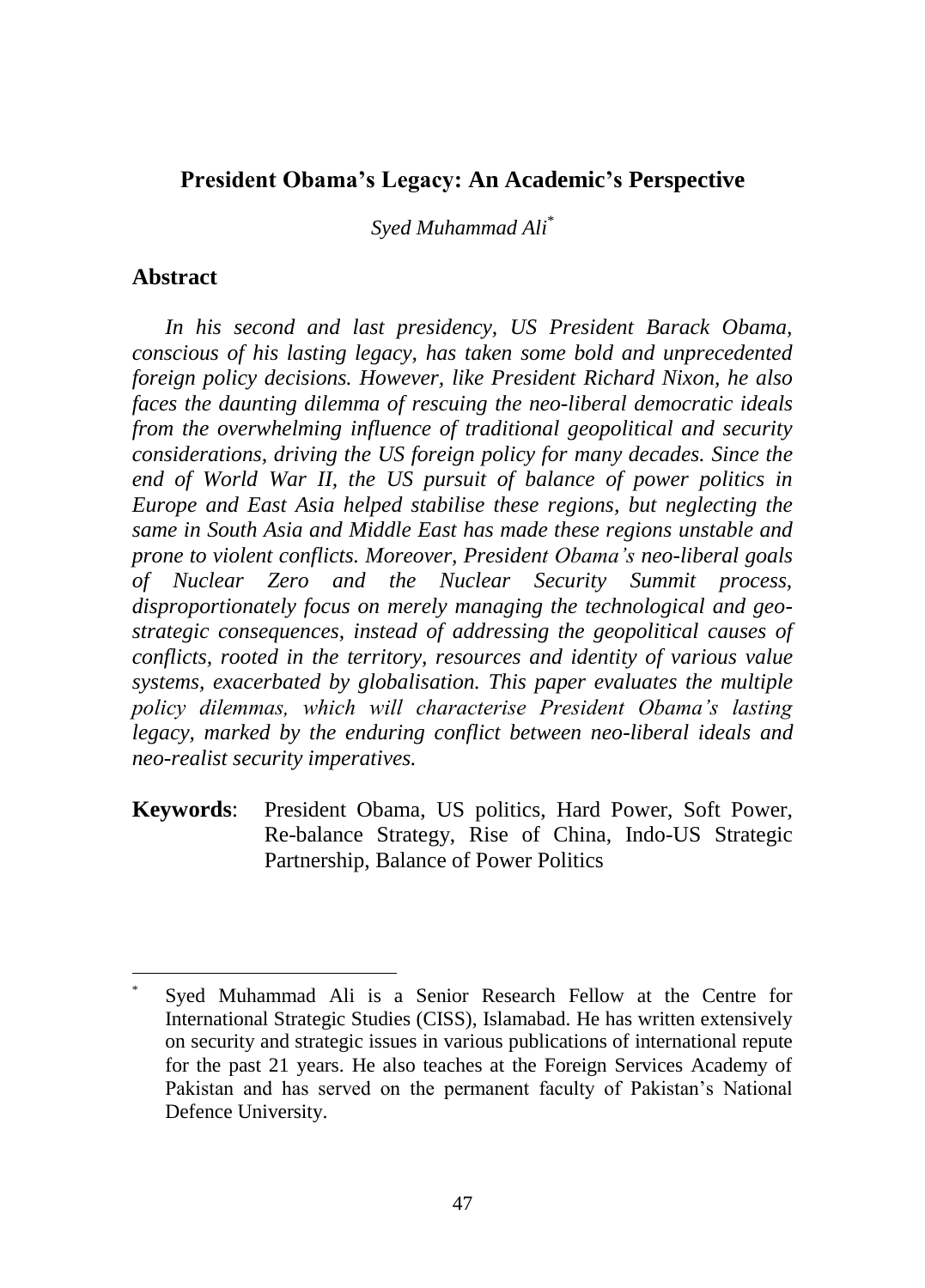# **Nixon and Obama: Balancing Neo-Liberal Agenda with Neo-Realist Objectives**

Barack Obama, the first black American President in US history, in the twilight of his presidency, knows that it is very difficult to be wise and popular at the same time. Like President Nixon, President Obama has also taken some of the most difficult and, in some cases, very unpopular decisions in the Post-World War II US history. Therefore, like President Nixon, the enduring conflict between neo-liberal US ideals such as disarmament and the realist geopolitical consideration like balancing the Chinese rise, will also characterise Obama"s lasting legacy.

Despite hostile opposition from the Republicans, US think tanks and media alike, President Obama realised the limited and costly utility of employing massive American hard power for long and distant counterinsurgency campaigns towards the conduct of US foreign policy in general, and against the Taliban insurgency in particular, and withdrew the bulk of the US military forces from Afghanistan at the end of 2014.<sup>1</sup>

Similarly, despite immense domestic political costs and somewhat dented global US pride, Richard Nixon also ended the US military operations against the nationalist Vietnamese insurgents, signed the Paris Peace Agreement in January 1973 and pulled the US forces out of Vietnam.<sup>2</sup> These military retreats, albeit politically costly at home, earned the US significant strategic and diplomatic gains, internationally. The departure of the US forces from Vietnam helped reduce the intense Cold War acrimony between Washington and Moscow, before Reagan took it to greater levels. The Nixon Administration also undertook several important strategic arms control arrangements like SALT I and Anti-Ballistic Missile (ABM) Treaties, between the two rival superpowers.<sup>3</sup>

In addition, President Nixon also boldly engaged with China, once painted in popular US literature as an evil adversary. 4 This helped Washington successfully isolate the communist Soviet Union during the Cold War and enhance the security of its various East Asian allies. Years later, this epic rapprochement, initiated through Pakistan, also secured covert Chinese co-operation in facilitating the Soviet retreat from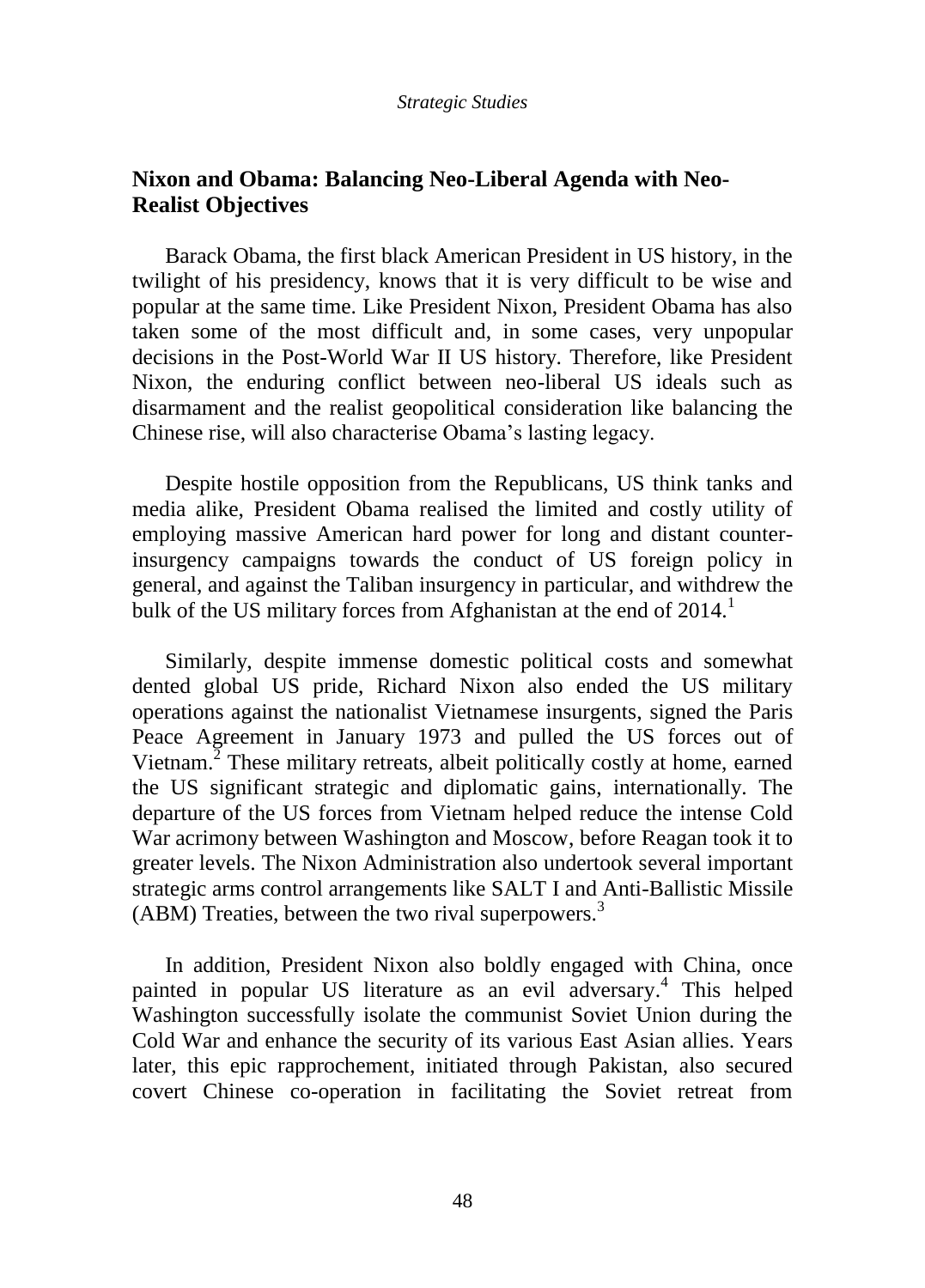Afghanistan, ended the Cold War and eventually heralded an unprecedented era of economic interdependence between the two largest economies in the world.

Similarly, in his second term, Obama has overtly engaged with Iran, once demonised as part of the "axis of evil" by his Republican predecessor. 5 This new US policy towards Iran has enabled Washington to restore its leverage within the Iranian polity, regionally isolate President Bashar-al-Assad and weaken Syria. In addition, it helped the US revive balance-of-power politics in the Middle East, reduce world oil prices, and despite much hue and cry by Prime Minister Netanyahu on the Capital Hill,<sup>6</sup> actually augmented the security of Israel, a key US regional ally.

Notwithstanding the criticism by the Republicans and the US press, President Nixon negotiated with the Vietnamese National Liberation Front<sup>7</sup> and Palestine Liberation Organisation,<sup>8</sup> once considered as terrorist organisations by the US. Four decades later, President Obama also negotiated with the Afghan Taliban and encouraged both the governments of President Karzai and President Ashraf Ghani to hold talks with the Afghan insurgents.<sup>9</sup> This has helped Pakistan to strategically isolate the Tehrik-e-Taliban Pakistan (TTP) at a time, when its armed forces are actively engaged in a decisive war against the terrorists.<sup>10</sup>

More importantly, during their respective presidencies, thanks to the thaw with the USSR and Iran, both Richard Nixon and Barack Obama effectively used the improved bilateral relations with hostile states, to vigorously pursue and negotiate various nuclear arms control and disarmament arrangements, which, as a result, enhanced the US' regional and global security.

However, geopolitics has continuously overshadowed the neo-liberal agendas of both the US presidents. Nuclear disarmament is lauded worldwide as a noble and desirable goal, but the Obama Administration's current strategy to achieve it has not been effective. This is because the neo-liberal objective of disarmament could cost the US its overarching neo-realist interest and national security imperative to effectively, and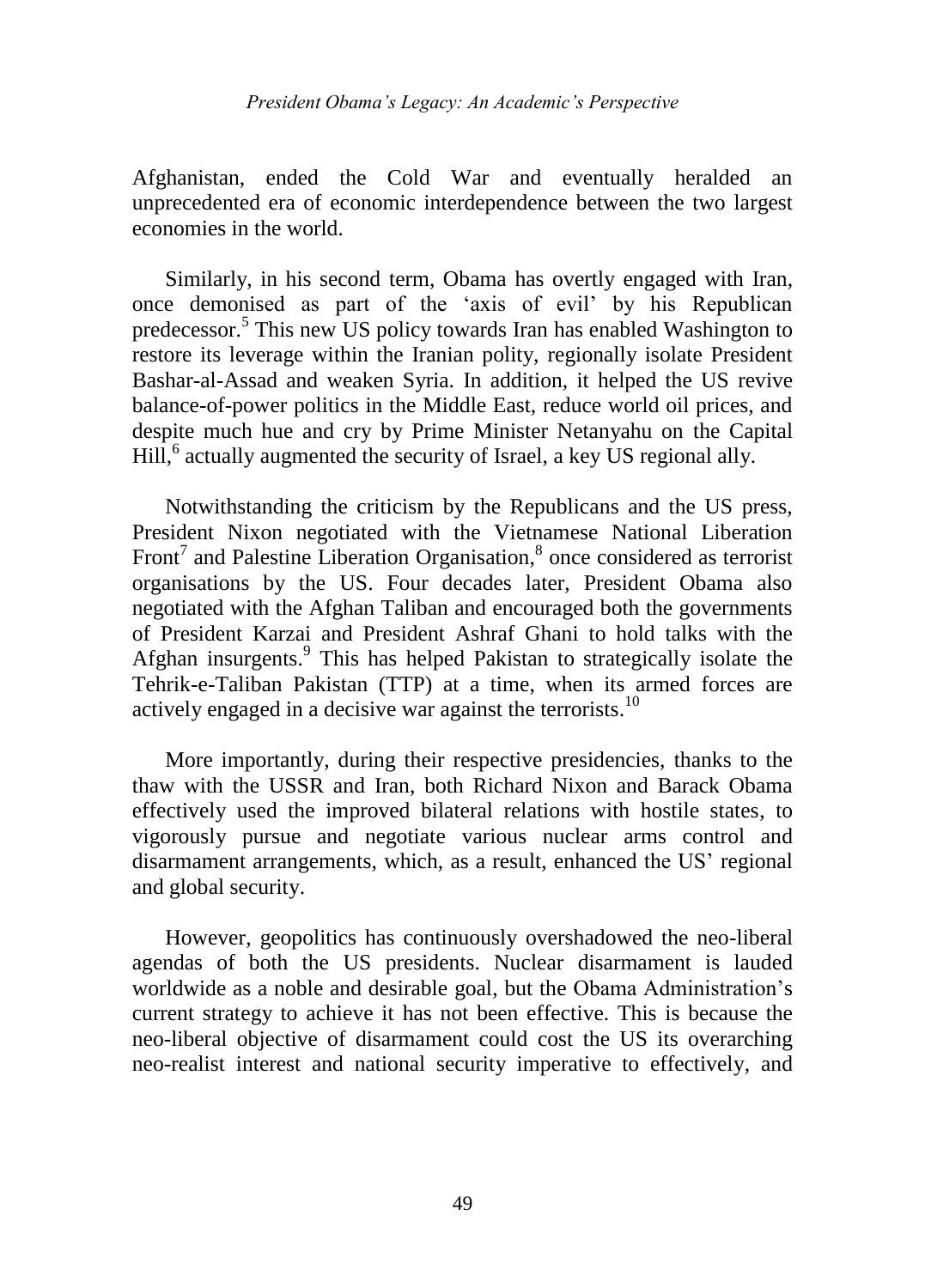simultaneously maintain balance of power in different important regions of the world.

## **The Popularity – Statesmanship Dilemma**

Increasingly, modern democracies are expected to be sensitive and responsive to domestic popularity ratings. This makes governments more accountable and keeps them aligned with the public interest and conscious of the public sentiment. However, at times, it becomes very hard for democratic governments to take difficult but sound decisions, which may well cost the government in terms of short-term public support essential for its own survival.

President Obama"s bold decisions to diplomatically engage with Iran and resist the temptation to heavily involve the US military in distant, long and costly military campaigns $11$  as a preferred policy approach, while dealing with conflict-prone regions and states with different political and value systems, could rank as some of his most difficult decisions. Such decisions have made Obama lose his popularity, at home, on the Capital Hill, with the US military industry, as well as with some of his traditional overseas allies, like Israel and Saudi Arabia. But then, in the twilight of his political career, Obama"s main consideration, in the words of former US National Security Advisor Zbigniew Brzezinski, should be his lasting legacy, not temporary popularity.<sup>12</sup>

Some of these decisions have earned President Obama the Israeli wrath and Saudi alienation, while at home he has been the target of Republican vilification and the ire of the sprawling US Military Industrial Complex. Nevertheless, in the penultimate year of his last presidential term, President Obama needs to decide whether he ought to be more sensitive to temporary popularity or the judgement of history.

## **Domestic Politics: Hard Power versus Soft Power**

After the end of the Cold War, the huge US military industry once enjoyed virtual monopoly over the international arms trade. More recently, however, thanks to modernising industries within various countries and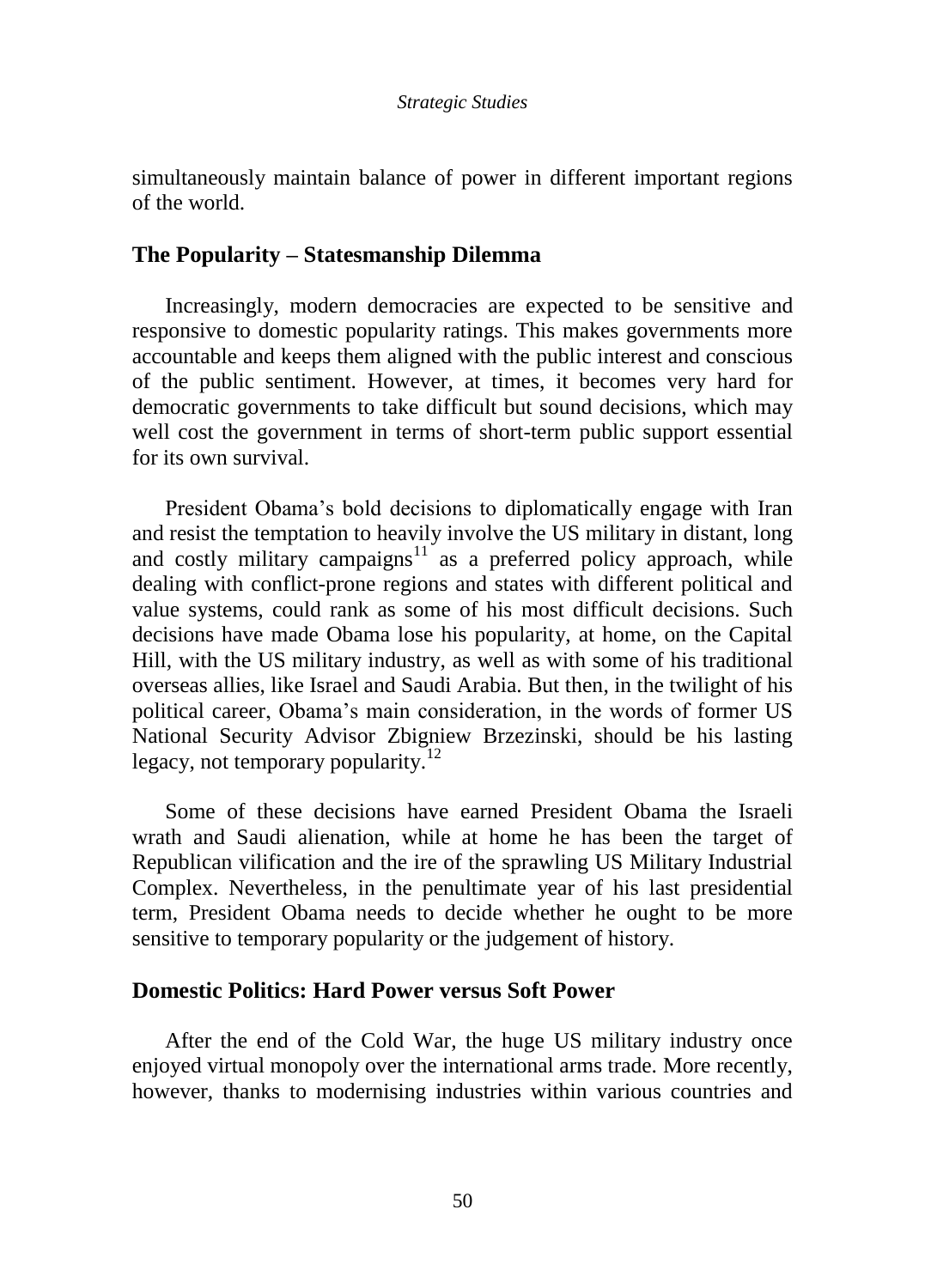global and regional geopolitical transformations, the US defence industry is facing increasingly stiff competition from various European and Asian suppliers. This makes an enduring peace in the developing world unprofitable for a large defence industry, facing shrinking markets because frequent and extended crises and conflicts translate into larger, longer and more lucrative domestic and overseas defence contracts.

Resisting the pressure from the world"s largest military industry which the US boasts, will not be easy for President Obama, at a time of increasingly competitive global arms trade. Large US defence manufacturers enjoy enormous influence over the defence policies, procurement and different programmes of the United States.  $13$  The  $44<sup>th</sup>$ and the first non-white US President can make the US and its policies more acceptable within the developing, and particularly the Muslim world, beyond Western Europe and East Asia, if he successfully helps Washington recover from the habit of employing excessive hard power, as the most preferred or used US foreign policy instrument, since the end of the World War II. <sup>14</sup> One of the most daunting but vital tasks at hand for President Obama, is to rectify and recalibrate a prudent and delicate balance in the worldwide expression of the US soft and hard powers, that is both nationally and internationally acceptable. Without this, Washington cannot resolve the enduring post-Cold War tension between the domestic and global aspirations and perceptions.

Ironically, there is hardly any influential industry or large businesses inside the US or a powerful lobby within the Beltway, which could counter-balance the strong domestic support base for the US military interventionism and preference for hard power solutions in the pursuit of US security interests. This absence of an effective soft power lobby and the lack of economic incentives to domestically build support for peaceful and non-kinetic security solutions make the security discourse within the US political and strategic elite, unevenly poised in favour of hard power proponents and legislators.

Building and using hard power may well be very profitable for the large US defence industry or within the constituencies housing them, but in all scenarios, this may not be the most feasible and cost effective policy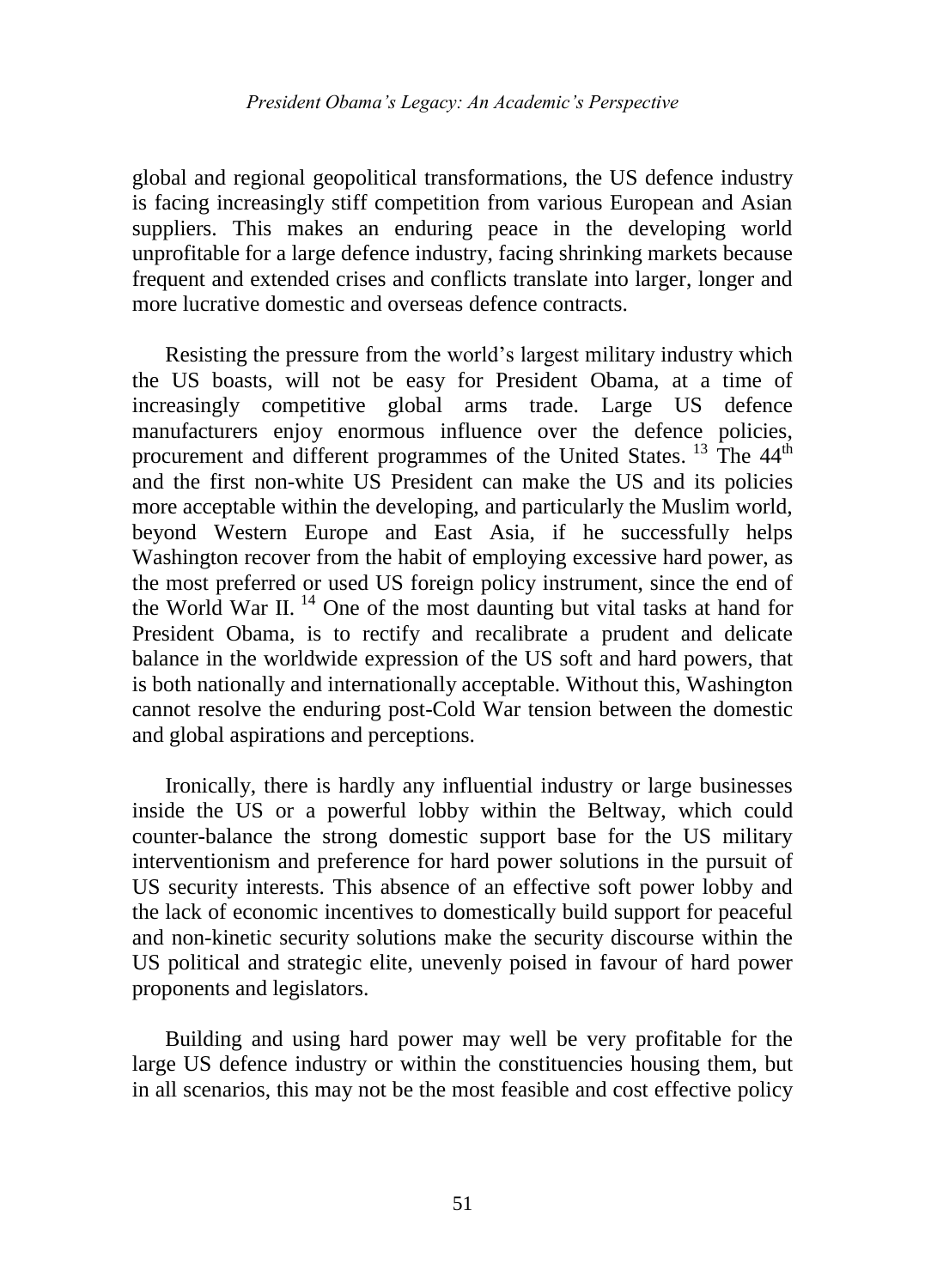option to sustain the US global leadership, in an era of accelerated globalisation. Translating its enormous hard power into effective influence has been a perpetual dilemma for the US foreign policy, which continues to bask in the glory of winning world"s two most destructive conventional wars, by using its superior industrial capacity.

However, modern warfare is rarely conventional, making it very difficult for the US to find industrial solutions to asymmetric threats posed by insurgents or terrorists, drawing their strength from identity, culture and history, rather than material resources. Employing soft power may seem less exciting, glorious or profitable for an industrialised society, but could actually make both the US and its polices more acceptable for most of the world, particularly in regions with different value systems and states with different political systems.

## **The Revival of US Balance of Power Politics**

The US decision to overtly engage with Iran has helped Washington isolate Bashar-al-Assad"s government and weaken Syria, disarmed of its chemical weapons. <sup>15</sup> As a result, the regional balance of power has tilted in favour of Israel. However, this altered distribution of power within the Middle East indicates that the US desires to alter the geo-political *status quo* in the energy rich region, rife with conflicts rooted in identity, history and culture. The absence of stable and well-governed state institutions in both Syria and Iraq, has accelerated the rise of ISIS, destabilised the entire region and threatened both Saudi Arabia and Iran. It has also enhanced the Iranian influence within the Arab world, worrying Gulf Cooperation Council (GCC) member states, and re-ignited conflict in Yemen.

Notwithstanding the afore-mentioned destabilising regional effects, at the state level, these difficult but unpopular US decisions have diversified its policy options and deepened its leverage inside various regimes used to the geopolitical status quo approach within the turbulent Middle East. It has expanded the repertoire of US policy options, beyond its traditional dependence on long-standing regional allies, direct US military intervention and coercive diplomacy.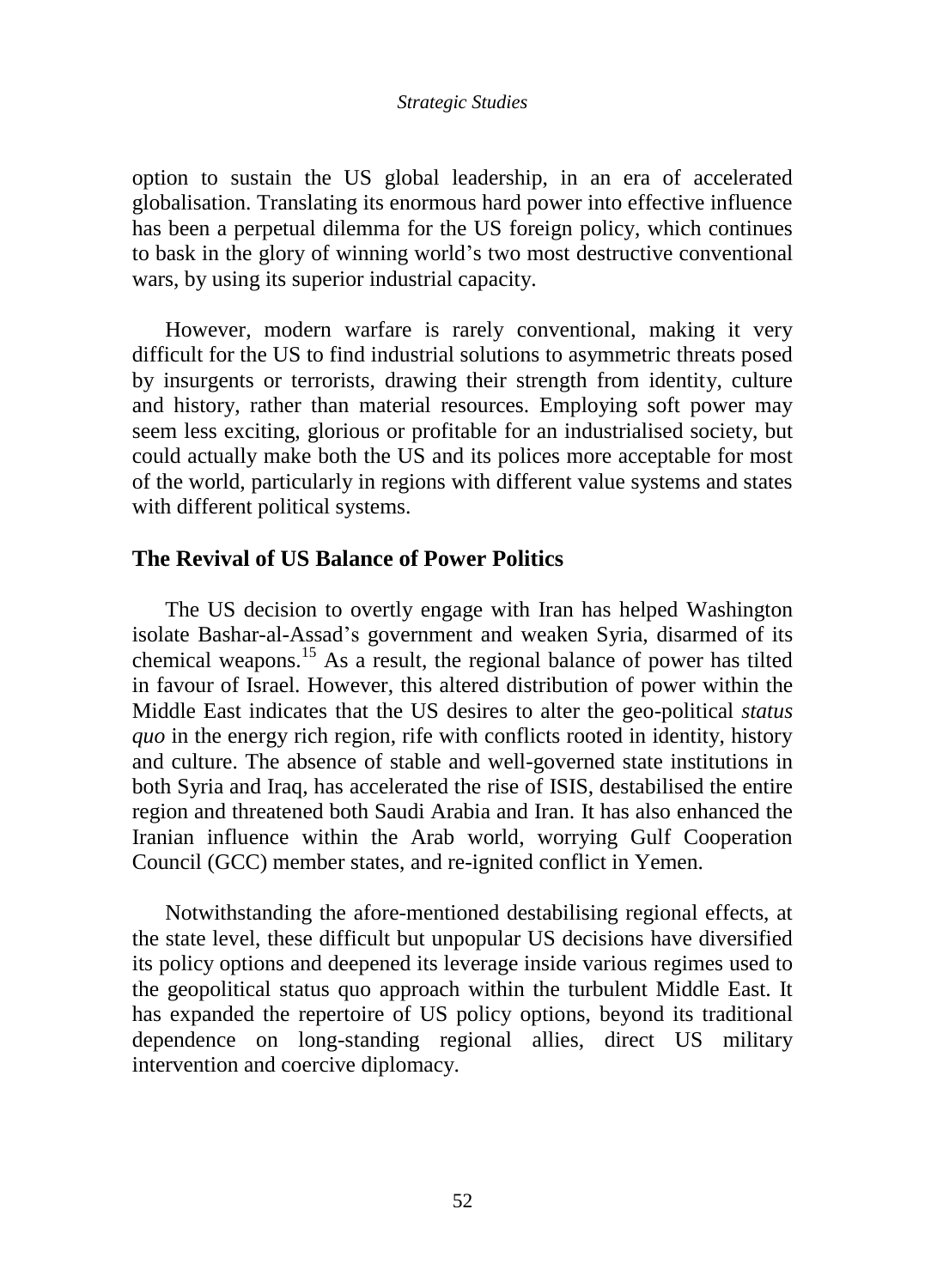Reminiscent of the Nixon era, the Obama Administration's current negotiations with Iran over its nuclear programme have helped the US revive the balance of power politics within the Middle East. In return for allowing Iran badly-needed but carefully controlled economic breathing space, the Obama Administration has secured limited but valuable US leverage over Tehran, and also reduced the political space for radical anti-US elements with the Iranian polity. In addition, this cautious but limited thaw has earned the US Iranian help in Iraq and added more oil to the world supply, leading to lower global oil prices. Cheaper world oil prices translate into economic slow-down of both Russia and Saudi Arabia, reinforcing US global geo-economic and regional geo-strategic interests, both within Western Europe and the Middle East. This has helped the US reduce its huge oil import bill and contain the growing cost of industrial production, essential to maintain competitive prices for the US products in the overseas markets. As a net result, the US revival of balance of power politics has helped Washington reduce its own oil import bill, promote its global geo-economic interests and diversify its geo-political options within the Middle East.

## **The Geopolitics - Nuclear Disarmament Dilemma**

The Obama Administration"s two most ambitious neo-liberal goals were 'Nuclear Zero,<sup>'16</sup> to rid the world of nuclear arms; and the pursuit of the Nuclear Security Summit (NSS) process,<sup>17</sup> to eliminate the global threat of nuclear terrorism. However, in an interconnected and globalised world, preventing the spread of nuclear technology between states is probably easier than reducing the accelerating conflict between different value systems. While the US foreign policy disproportionately focuses on the former, it badly neglects the causes, which lead to the latter.

While the US involvement and role in international security has grown substantially since the end of the Cold War, its popularity ratings have plummeted significantly within the developing world in general and Muslim world in particular.<sup>18</sup> This makes sustaining robust alliances and durable partnerships with states with dissimilar value systems, challenging.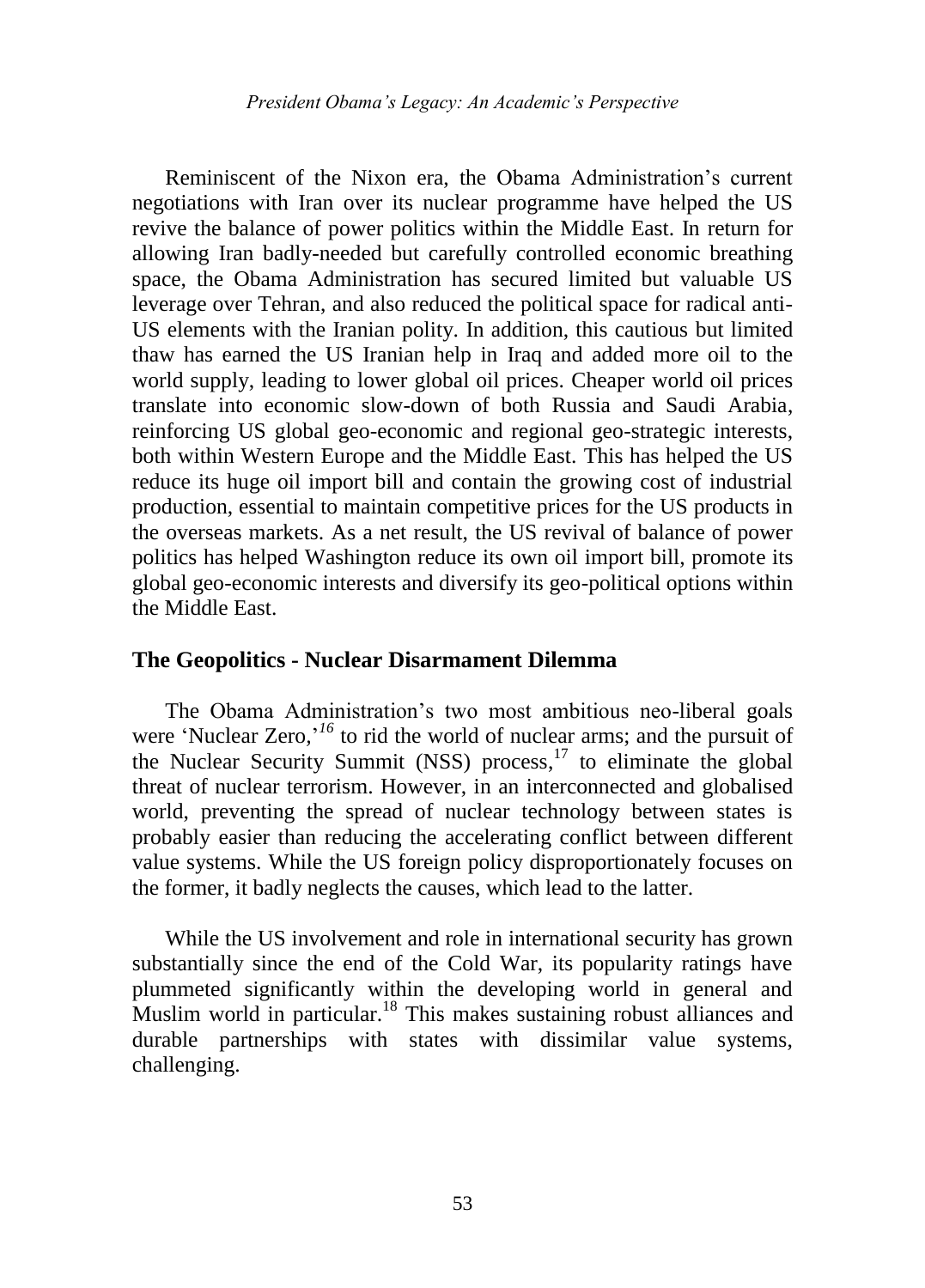Recently, Obama recognised that violence and faith should be distinguished.<sup>19</sup> However, in order to successfully deal with both the spread of technology and intolerance, this realisation needs to manifest itself in the form of a new strategy rooted in this vital distinction. Nuclear security cannot be promoted merely through technological means, but the geopolitical causes behind the worldwide spread of nuclear weapons as well as the spread of intolerance between different value systems also need to be addressed. This requires a firm US determination towards resolving the long-standing disputes, addressing the conventional asymmetries and promoting mutual respect and tolerance between different value systems, particularly in the more conflict-prone regions of the world. Such a comprehensive policy approach would also earn the US and its leadership greater acceptability and accommodation within the developing world in general and the Muslim world in particular.

The enormous hurdles in the fulfilment of these ambitious neo-liberal US goals such as disarmament are not merely technological, diplomatic or strategic. The inter-dependent milieu of contemporary global geoeconomic and geo-political trends makes Obama Administration"s task very difficult if not impossible. Some of the major global trends include the shifting global balance of economic power from the Atlantic to the Pacific, the rise of China, Russian resurgence, increasing volatility in the Middle East, and the United States' recognition of the limitations of its colossal hard power. The contemporary world is more globalised, dynamic and sensitive to the behaviour of superpowers, which constrains their traditional options and policy approaches towards various regions. The  $21<sup>st</sup>$  century of accelerated globalisation necessitates the US to consider war as an extension of its foreign policy, rather than its foreign policy as an extension of warfare. Geo-strategic considerations need to follow the greater geopolitical imperatives such as maintaining balance of power in various regions, not vice versa. Obama"s neo-liberal ideals such as Nuclear Zero and Nuclear Security Summit process would require resolving the inherent conflict between geopolitics and disarmament.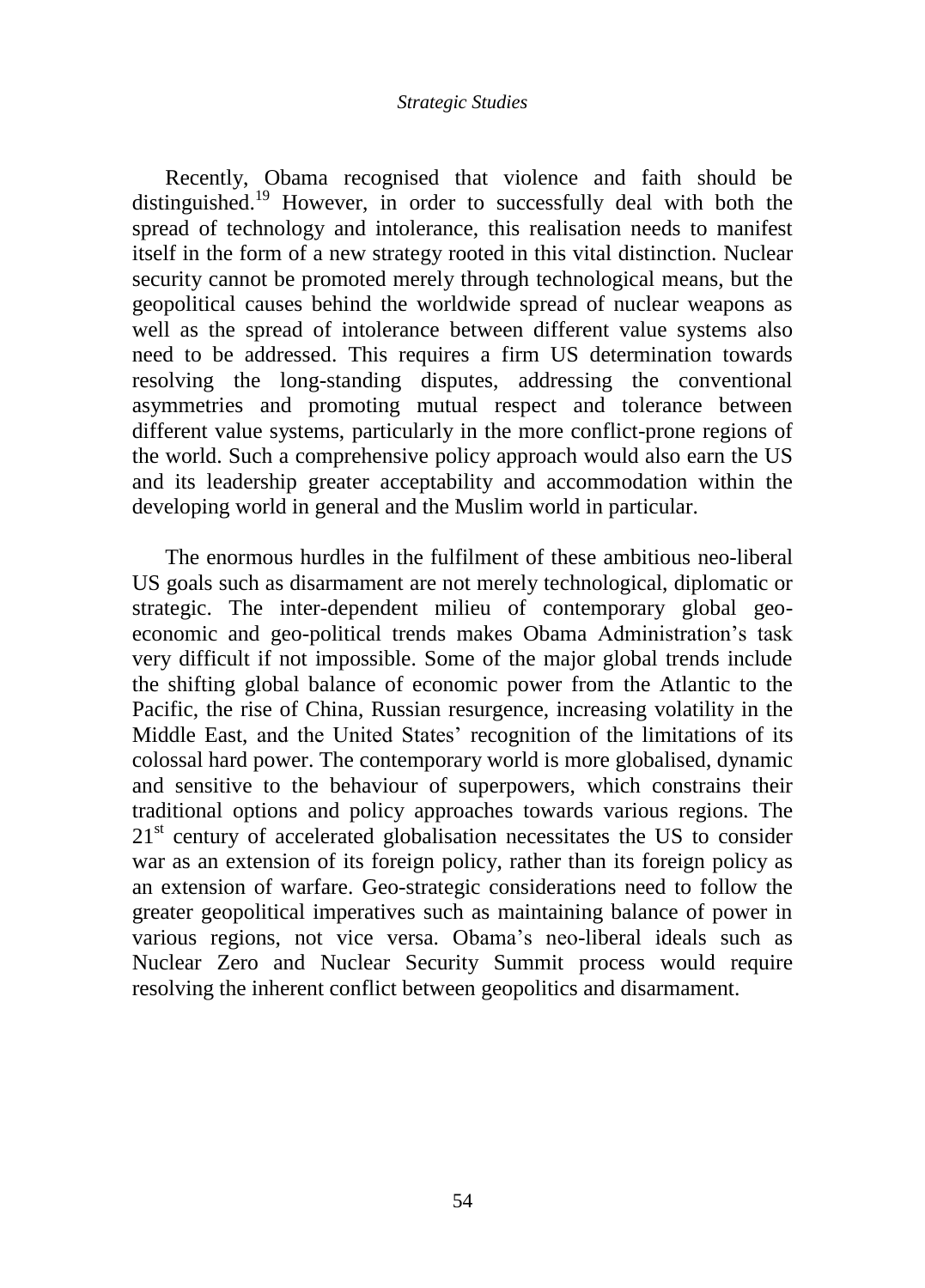# **The Regional Balance of Power – Global Non-Proliferation Dilemma**

The worldwide promotion of nuclear non-proliferation, both at the state and societal levels, represents one of the most important US foreign and security policy objectives, both during and after the Cold War. Nevertheless, when compared with the neo-realist imperative of maintaining peace by ensuring balance of power in various vital regions such as Western Europe and East Asia, to the neo-liberal goal of promoting non-proliferation, the former often took precedence over the latter.

If maintaining regional balance of power between Russia and Western Europe, China and East Asia, as well Israel and Egypt is a long-term US foreign policy imperative, then the same rationale ought to be relevant and applicable for the nuclear-armed South Asia.

According to the Wall Street Journal, the Indian defence imports have more than doubled during the past five years, which has made New Delhi the world's largest importer of weapons and military equipment. <sup>20</sup> In addition, India has emerged as a key US strategic partner in its rebalance strategy<sup>21</sup> while also offering itself as a large market for the US defence exports.

The rapid military and technological Indian build up, coupled with its sustained economic growth has emboldened the Hindu nationalist majority government of BJP to more vigorously pursue regional hegemony in South Asia. After nuclearisation, disturbing the balance of power in South Asia will not only destabilise this conflict-prone region, but could also threaten regional peace and eventually undermine the core objectives of the long-term US re-balance strategy towards the Asia-Pacific region.

Since the end of the Cold War, the US foreign policy towards Europe, Middle East and East Asia offers various lessons for shaping a long-term policy approach toward a more stable South Asia. During the Cold War, the US foreign policy"s dominant goal was to maintain balance of power in Europe, East Asia and Middle East, to help safeguard the US economy,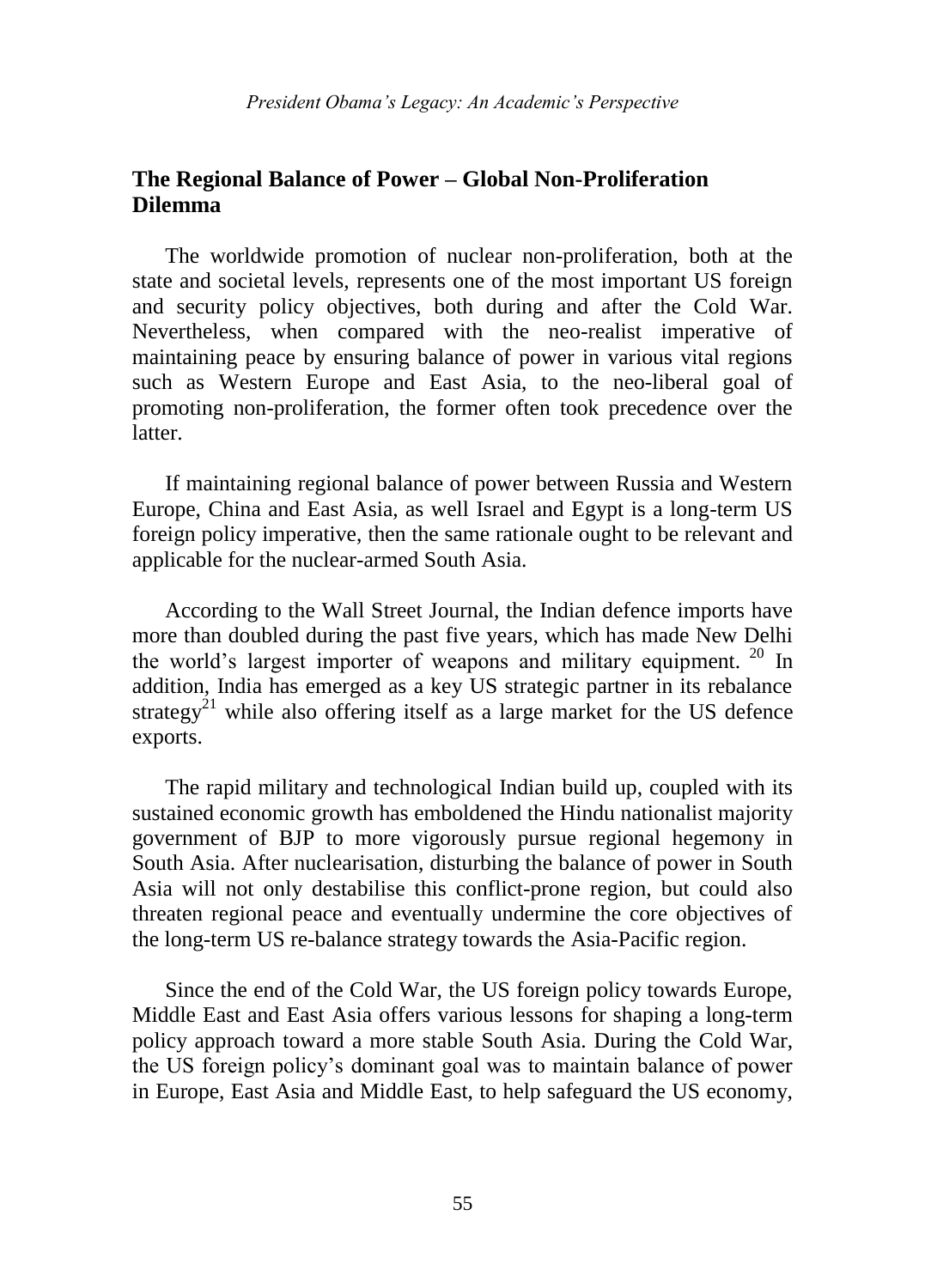commercial and security interests, which were linked to these critical regions.

This was achieved by setting up North Atlantic Treaty Organisation (NATO) in  $1949$ ,<sup>22</sup> industrial reconstruction of Germany and military build-up of the Western Europe and also offering them a US nuclear umbrella. Washington did the same by establishing South East Asia Treaty Organisation (SEATO) in  $1954<sup>23</sup>$  industrial reconstruction of Japan and building up the militaries of Japan<sup>24</sup>, South Korea, Taiwan, the Philippines, Thailand, Australia and Pakistan.

In case of Middle East, the US formed the Central Treaty Organisation (CENTO) in 1955 with the promise of providing military and economic aid to Iran, Iraq, Turkey and Pakistan.<sup>25</sup> However, CENTO also collapsed in 1979 because the US interest of containing communism took precedence over addressing the regional security concerns of its smaller CENTO allies, regime changes in some allied states and partial Soviet success in turning some of the US allies towards Moscow. Except Turkey, already a NATO member, no CENTO members were offered US extended deterrence. This led Pakistan, Iran and Iraq to pursue their own nuclear programmes, affecting the US non-proliferation goals.

The lessons from the rise and fall of these three major Cold War US alliances are relevant today. First and the most significant lesson is that the level of US security and economic commitment was disproportionate, both within and between these alliances. The degree of the US economic and security commitment towards Germany and Japan was far greater than towards any other US regional ally. Second, maintaining a balance of power in Europe and East Asia took precedence over maintaining a balance of power in the Middle East. While huge quantities of arms and ammunition were sold to Saudi Arabia, UAE, Bahrain, Qatar and Jordan, these allies merely represented lucrative arms markets for the large US military industry and, unlike Israel, were not assisted in building up local defence industries or even to gainfully employ the expensive and modern weaponry, purchased for their national defence. The results of this US approach, neglecting the necessity of maintaining a balance of power within the Middle East, became amply evident in the outcome of the 1967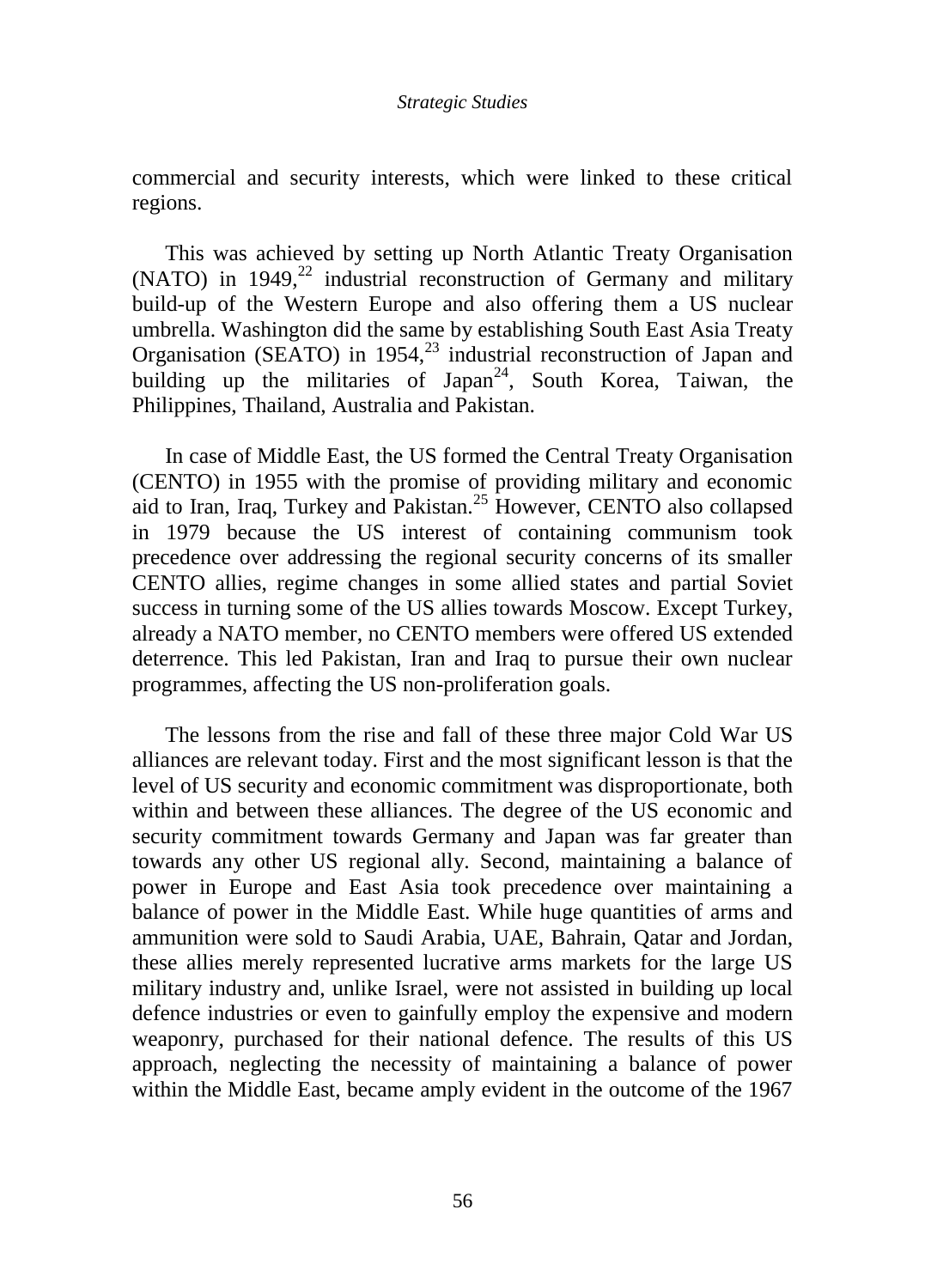and 1973 Arab-Israel wars, when Israel successfully vanquished both the pride and military capabilities of the Arab world.

The third important lesson is that in all these three major US treaty alliances, the conflict prone South Asia, constituting 15 per cent of world"s land mass and 23 per cent of world"s total population, was neglected and deprived of a sustainable balance of power, leading to frequent conflicts and crises. More importantly, India"s great power ambitions and the absence of balance of power in South Asia led to its nuclearisation.

## **South Asia: Striving for a Sustainable Balance of Power**

After the British departure from South Asia in 1947, the geostrategic location and large moderate Muslim population of Pakistan, governed by a favourably disposed government, made the US embrace it in both CENTO and SEATO alliances. However, unlike Western Europe or East Asia, the level of US economic and security commitment always fell far short of helping achieve a reasonable balance of power in South Asia. At the beginning of the Cold War, distrustful of the US, India, world"s largest democracy, arrogantly rejected Washington"s invitation to join the Western alliance against the Communist block.<sup>26</sup> Subsequently, New Delhi nimbly tiptoed between Non-Aligned Movement (NAM) and close security cooperation with Moscow, yet received substantial support from the US. Consequently, this enabled India to maintain simultaneous access to both the latest and large scale Soviet and western arms. Similarly, even today, despite close strategic ties with the US, India continues to sustain intimate security relations with Russia while simultaneously building a large-scale inter-dependence with China.  $27$ 

The Cold War witnessed an interesting and unprecedented marriage of convenience between the world"s largest democracy, India, and the world"s leading communist superpower, Soviet Union, despite an earlier invitation from the dominant democratic-capitalist superpower, the United States, to join it. However, after the breakup of the communist superpower, the world"s largest democracy ditched it to join the remaining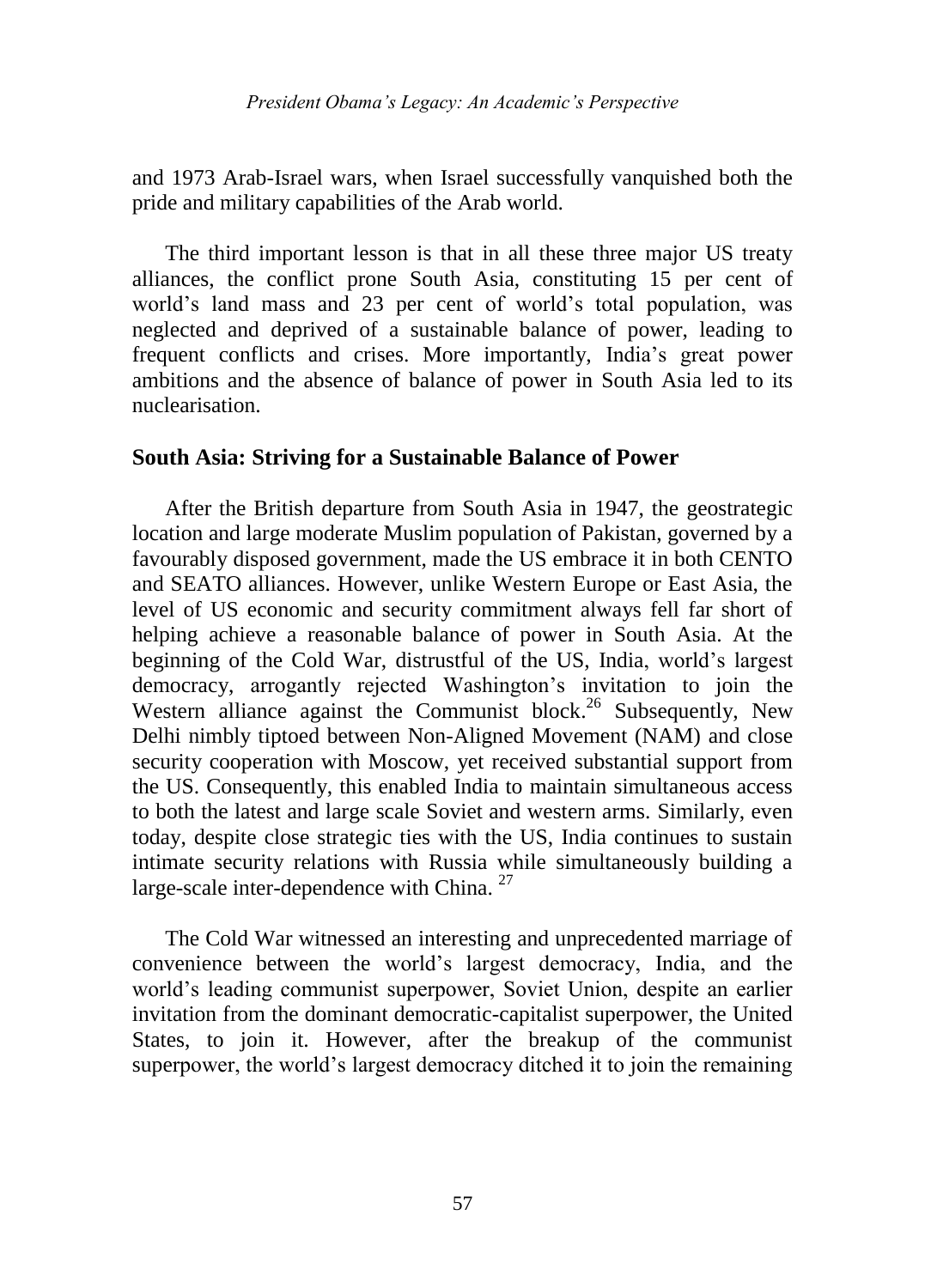democratic-capitalist superpower in a strategic embrace,  $28$  arguably against another rising, neighbouring communist superpower, China.

The close security relationship, first with a communist superpower and later with the democratic-capitalist superpower enabled the world"s largest democracy to first present itself as a global harbinger of non-alignment against the Western imperialism and subsequently as a huge consumer market for the Western capitalist goods. Both these strategic partnerships led to a vastly disproportionate growth in the Indian military might and large military industry which emboldened it and made smaller neighbours like Pakistan view New Delhi as a perpetual and dominant security threat to their national security.

This lingering and ever growing asymmetry of power in South Asia not only prevented conflict resolution, but also resulted in repeated Indian military interventions within its various neighbouring states and frequent wars and crises between India and Pakistan. The contemporary Indo-US strategic partnership is only exacerbating this asymmetry of power in the nuclear-armed South Asia to unprecedented levels, which could further destabilise the conflict-prone region of South Asia, and eventually undermine the US rebalance strategy.

## **World's Geo-Economic Flux and Globalisation**

Today, like many previous US administrations, the Obama administration is yet again attempting to successfully manage these four complex and peculiar regions of Europe, East Asia, Middle East and South Asia, critical to world prosperity, peace and security. However, two factors distinguish the nature and dynamics of the systemic flux which these four regions currently face. These factors make the current US administration"s task far more complex and exciting than any of its predecessors and necessitate a fresh approach to the way the US has traditionally dealt with them.

First, all these four regions are experiencing a systemic geo-economic flux, which is driving the geopolitical re-alignments in these four regions. Second, thanks to accelerated globalisation, facilitated by e-commerce,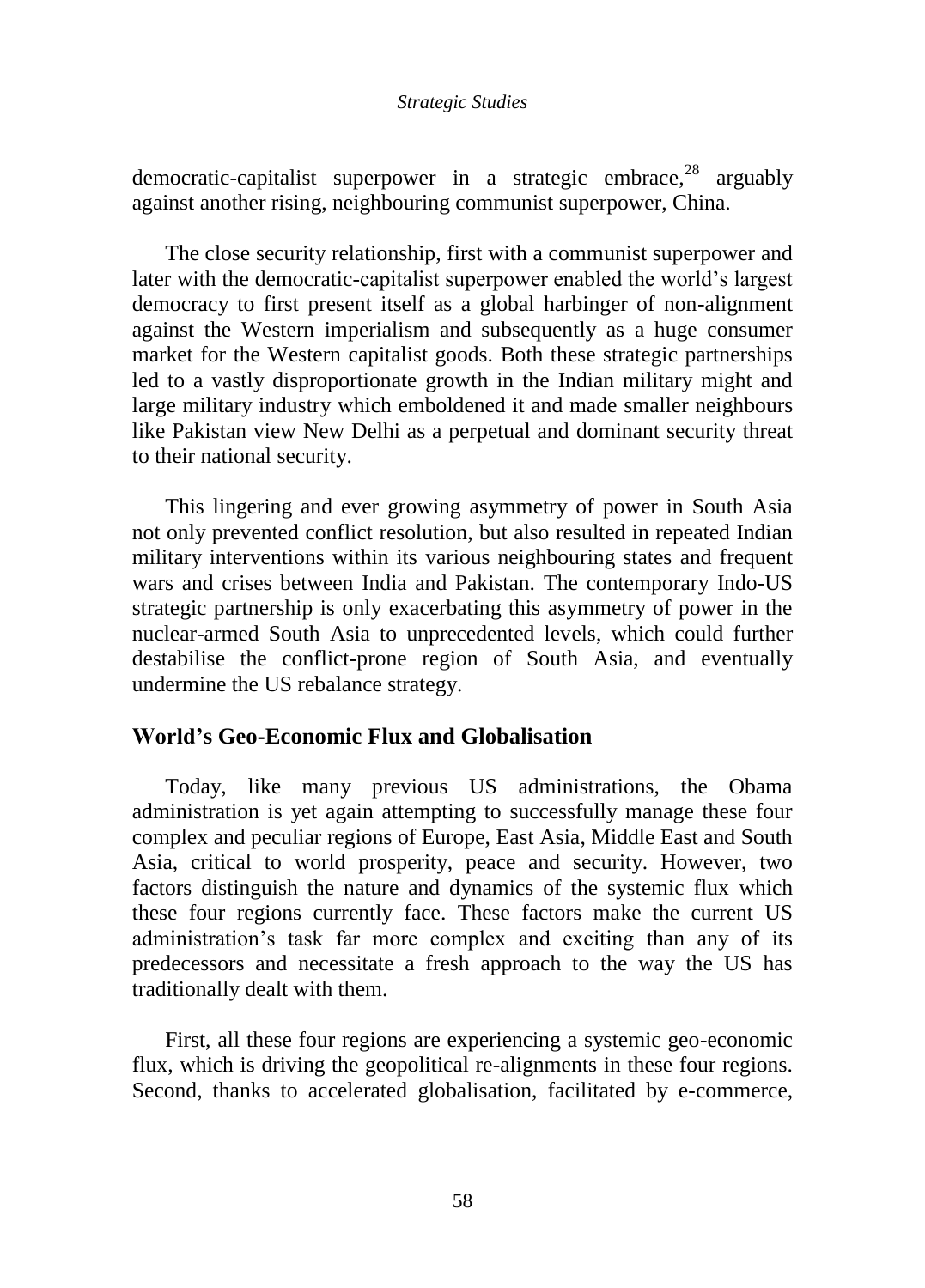internet, youth bulge, migrations, frequent trade, travel and shared economic and environmental concerns, these four regions are more interconnected and inter-dependent than ever before. This increases the hazard that the instability within one region could also make various other economically dependent regions unstable, far more than ever before.

Despite the continued US security commitments under NATO, the economies and industries of Western Europe are unable to keep pace with the growth in the East Asian economies and industries. As a result, in future, it will be in the long-term US interest to expand its export markets in Asia-Pacific and shift its policy focus beyond Atlantic-based politics. Therefore, in the long run, Europe is unlikely to continue to retain an identical degree of US security interest, which it once received from Washington. The shifting US security commitments, coupled with an increasingly assertive, prosperous and re-armed Russia, the top gas supplier to Europe, poses new challenges for the long term European political unity.<sup>29</sup> However, containing a democratic and capitalist Russia, unlike containing the communist Soviet Union during the Cold War, is no longer the dominant US foreign policy concern. It is the containment of the wealthiest communist creditor of the US, China, which is not only more important but also the more difficult imbroglio for the world"s largest indebted economy, the United States.<sup>30</sup> In addition, East Asia is getting richer by the day and as a result, is receiving unprecedented US interest, investment and security commitments. This trend, reminiscent of the Korean War days, is making Europe nervous that the increasing US security commitment towards East Asia translates into a declining US commitment towards Western Europe.

However, the rate at which the Chinese economy is growing will make it increasingly difficult for the slower US economy to continue to underwrite the security of its numerous allies, which ensures a stable balance of power in future in the region. This sobering realisation has forced the Obama administration to encourage Japan, Australia and India, to take an increasingly assertive security role in Asia-Pacific, sometimes far beyond their own respective regions.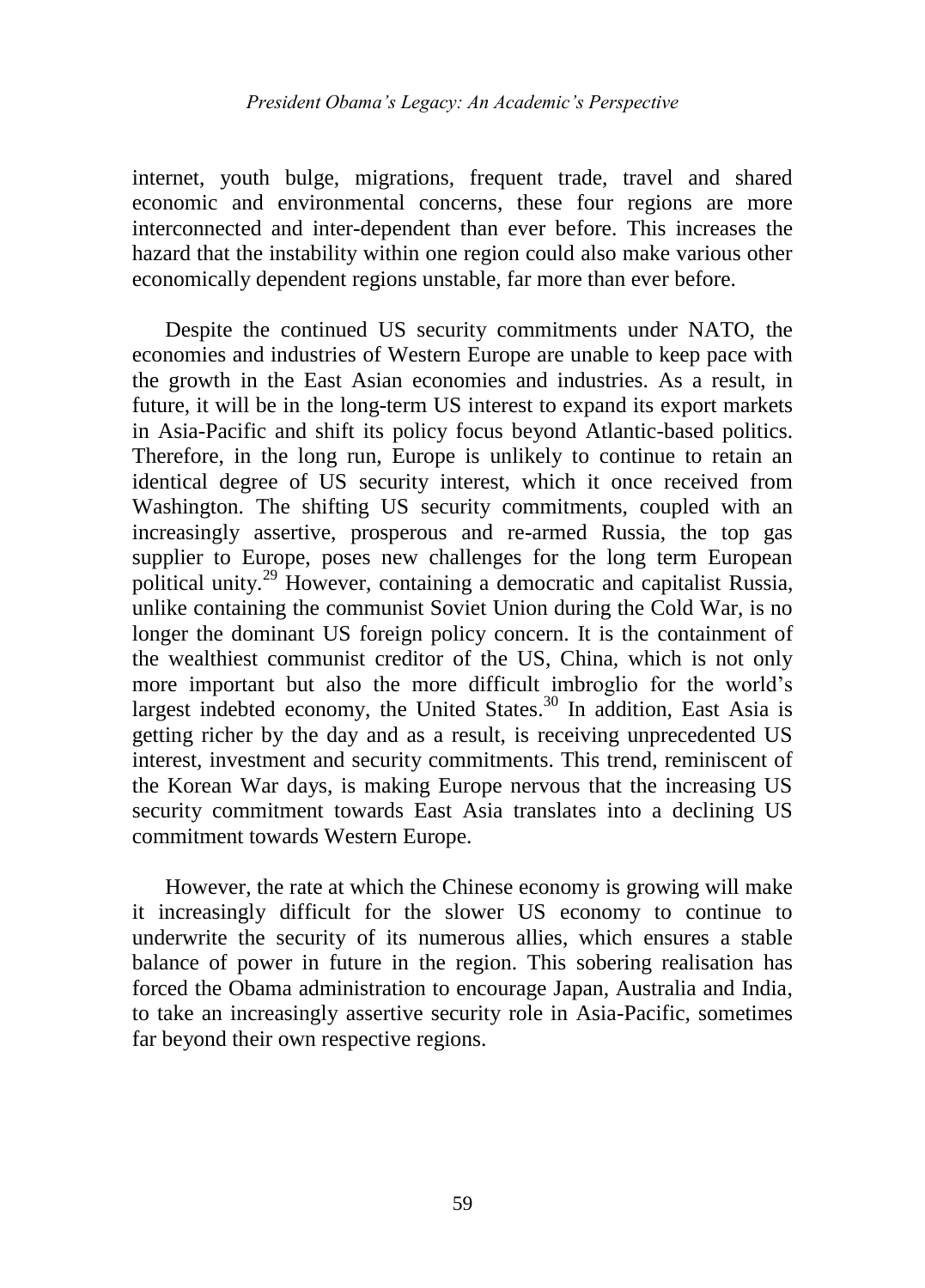In the Middle East, compelled by the rapid rise of ISIS, the recent US thaw with Iran, despite an isolated and weakened Syria has infuriated Israel and deeply unsettled Saudi Arabia. Nonetheless, due to their deep economic, commercial, political and security dependence over Washington, both Tel Aviv and Riyadh are unlikely to review their bilateral relation with the sole superpower at a time when it has more, not less regional leverage and influence, not only towards them but also over their regional arch rival, Iran. In future, enhancing the US leverage over Iran, in return for minor economic respite and gaining enhanced monitoring of the Iranian nuclear programme will also enable Washington to resume playing a balance of power politics in the region between Iran, Israel and Saudi Arabia. This is akin to the Cold War days of the Shah of Iran, when Saudi Arabia was neither the sole Middle Eastern oil supplier to the US, nor was Israel the only regional policeman within Middle East. This approach by Obama towards the Middle East, though vociferously despised by both the AIPAC and Republicans, has a similar ring to the way Nixon once conducted US foreign policy towards the turbulent energy rich region, sharply divided on the basis of different identities, histories and political systems.

## **Conclusion**

Obama Administration must reflect on the costly but valuable lessons of Cold War and not destabilise South Asia and Indian Ocean, as part of the risky attempt to balance power in East Asia. In the last days of the Second World War, despite the US, UK, France and Russia, four of the major victors jealously competing against each other to occupy major parts of Germany, thanks to an effective balancing of power by the US within Europe for the past 7 decades, the continent has been successfully saved from a major war. However, minus a sustainable balance of power, both the Middle East and South Asia, despite providing the industrialised world with immense energy, raw material, human resource and major markets throughout the  $20^{th}$  century, have suffered and continue to pay a heavy price, which is also harmful to the long-term US security and energy interests.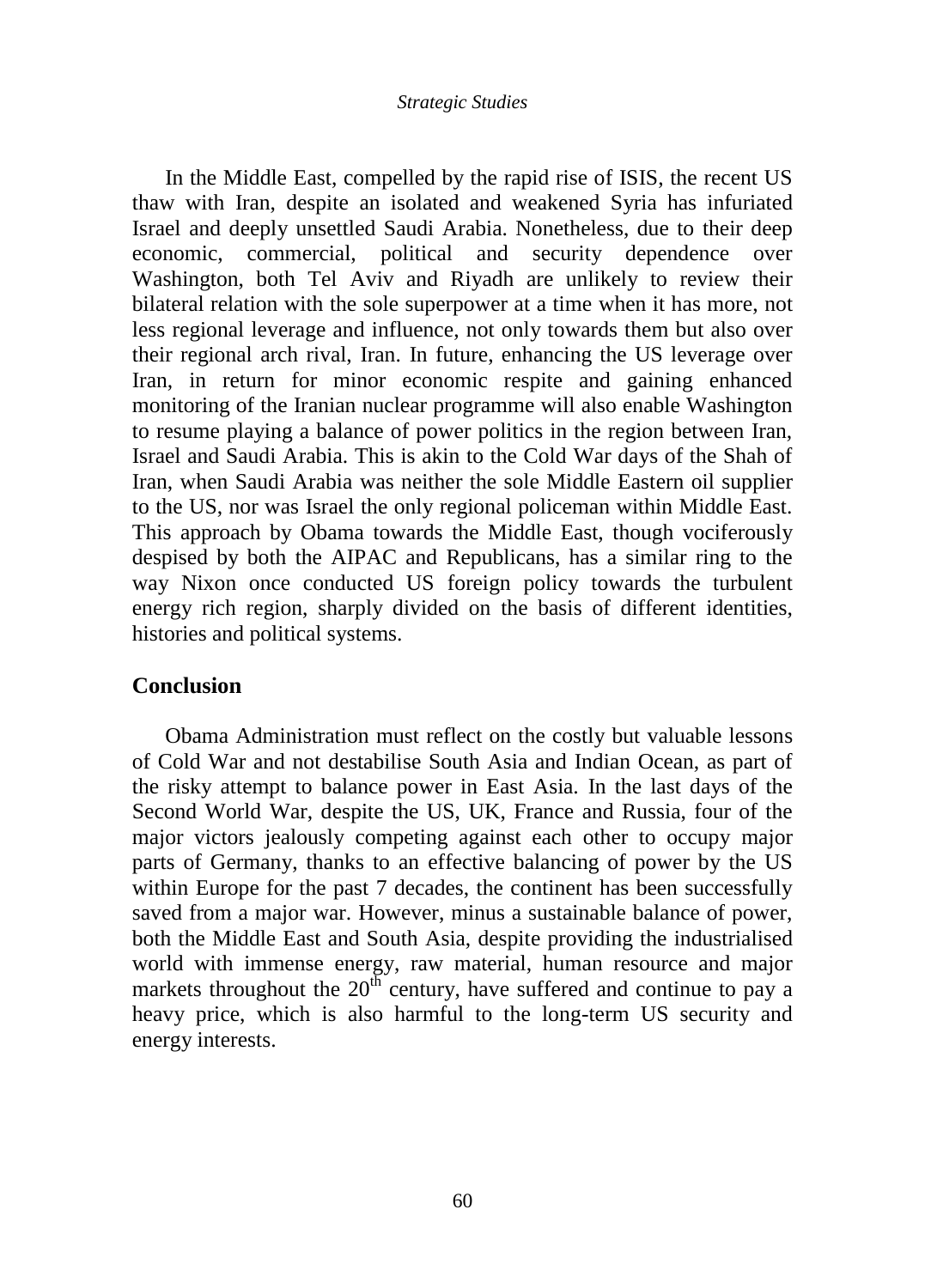Due to the absence of a sustainable balance of power, the US economy, taxpayers and nation continue to pay a very heavy price for the conflicts that continue to engulf the Middle East and South Asia, in the form of higher US defence spending, enduring overseas military operations, distant deployments and higher oil prices. The deadly terrorist attacks on the US, Britain and France in the post-Cold War era have highlighted the gravity of the universal need to develop regional balance of power, just resolution of lingering conflicts and an equitable distribution of wealth and opportunities, consistent with the demands of the present world order, regional security and a globalised, inter-connected world.

Therefore, it is understandable why, like Nixon, the Obama Administration is reviving the balance of power politics in the Middle East. It is also understandable why the US is balancing power in East Asia through Japan, Australia and South Korea. However, the US desire for the Indian extra-regional strategic role, under-estimates both the Chinese hard and soft power and over-estimates the Indian political will to provoke and antagonise neighbouring Beijing, against its own long-term national and regional interests. As a result, New Delhi could be the spoiler in this new inter-regional great game of balance of power politics by simultaneously destabilising East Asia, Indian Ocean and South Asia.

In sum total, the current US geo-political approach will create a geostrategic equation, which will negatively affect US global and regional economic, energy and security interests and also disturb the balance of world"s economic power. The current global balance of economic power, though shifting in Chinese favour, is not detrimental to the US interests and it also helps anchor a mutually beneficial economic interdependence between the world"s two largest economies and industries. This further ensures a lasting, peaceful and profitable co-existence between the world"s most powerful democracy and the most powerful communist republic. In addition, thanks to the sustained and growing economic, industrial and cultural engagements with the free world, Chinese economy and society, unlike the former Soviet Union, is neither closed nor hostile to the Western civilisation.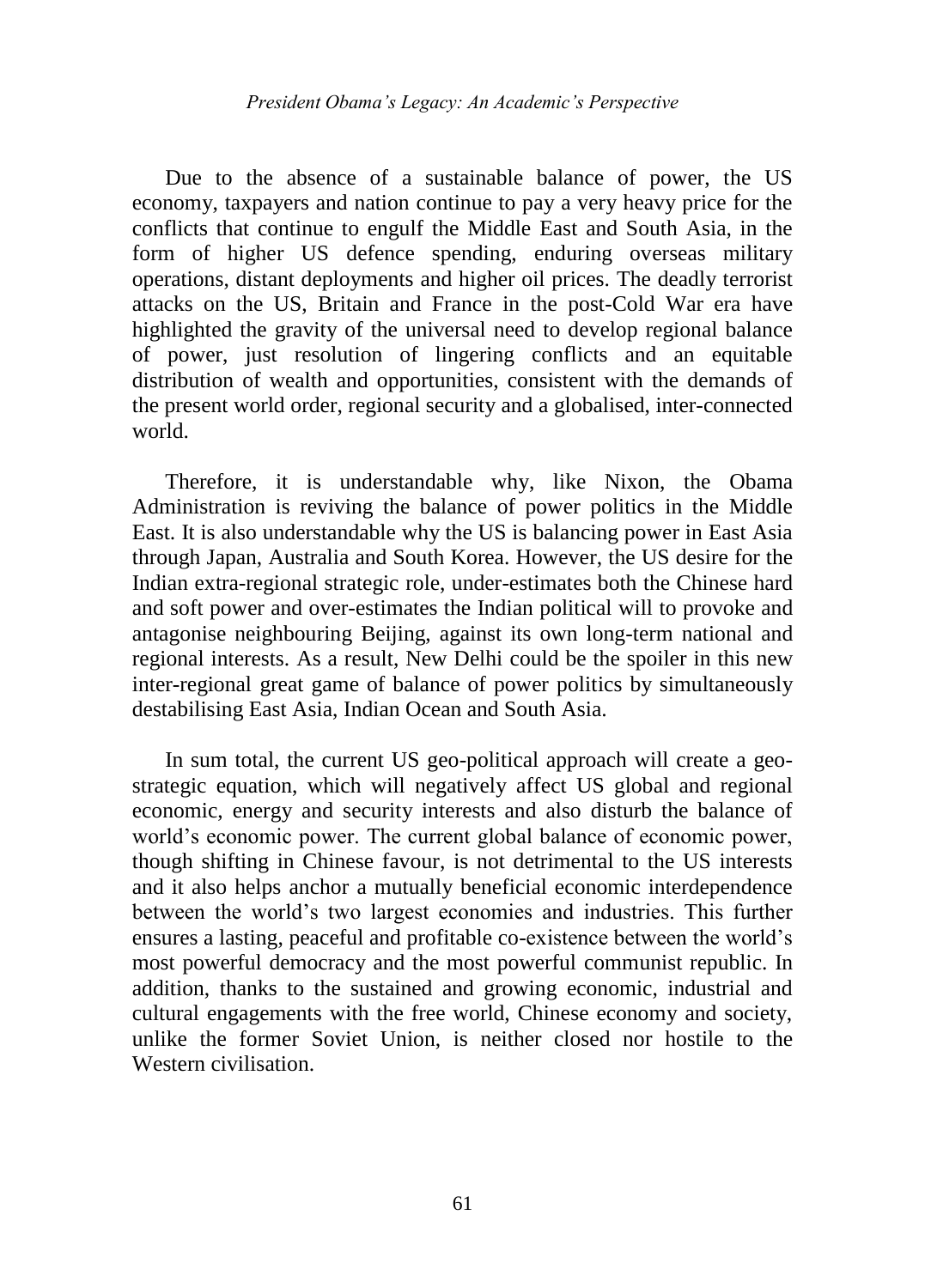However, an aggressive and coercive approach towards isolating a pacifist China, the greatest US creditor in history, $31$  embracing an ambitious India and neglecting Pakistan, thereby making it more insecure, will be a far riskier approach and disturb the US grand chessboard in three regions, critical to the world security and prosperity, i.e.; East Asia, South Asia and Indian Ocean.

In addition, this will distract US from the growing global threat of terrorism and over-stretch the US military around the world at a time of economic strain. It would also embolden India, reduce US leverage over Pakistan and Afghanistan and accelerate strategic arms race in all three regions mentioned above.

More importantly, it will also eventually harm the neo-liberal ideals of President Obama, manifested in the Global Zero, Nuclear Security Summit Process and non-proliferation objectives. Strategically building up India will harm Nuclear Zero and with the Maoist insurgency, the single largest insurgency in entire South Asia, amidst a growing Indian nuclear infrastructure, could even pose new and grave dangers to the world"s nuclear security. The solution to these complex but inter-related challenges, liken the Post-World War II Europe and East Asia, lies in four vital long-term US foreign policy steps.

First, the US should help ensure sustainable economic and military balance of power in South Asia and Middle East. Second, it should encourage India to cope with the causes not merely the consequences of domestic insurgency, instead of blaming and coercing Pakistan and antagonising and provoking China. Third, instead of temporarily and militarily managing terrorism, the root causes of political violence in the developing world should be decisively, dispassionately and simultaneously addressed through conflict resolution, socio-economic development and encouraging good governance. Fourth, the US should exude respect, patience and tolerance towards the distinct values and political systems of other societies, different from its own, rooted in peculiar geography, history and identity. After World War II, this is what the US did in case of the nations of Europe and East Asia, with which it allied itself but neglected in South Asia and the Middle East. This created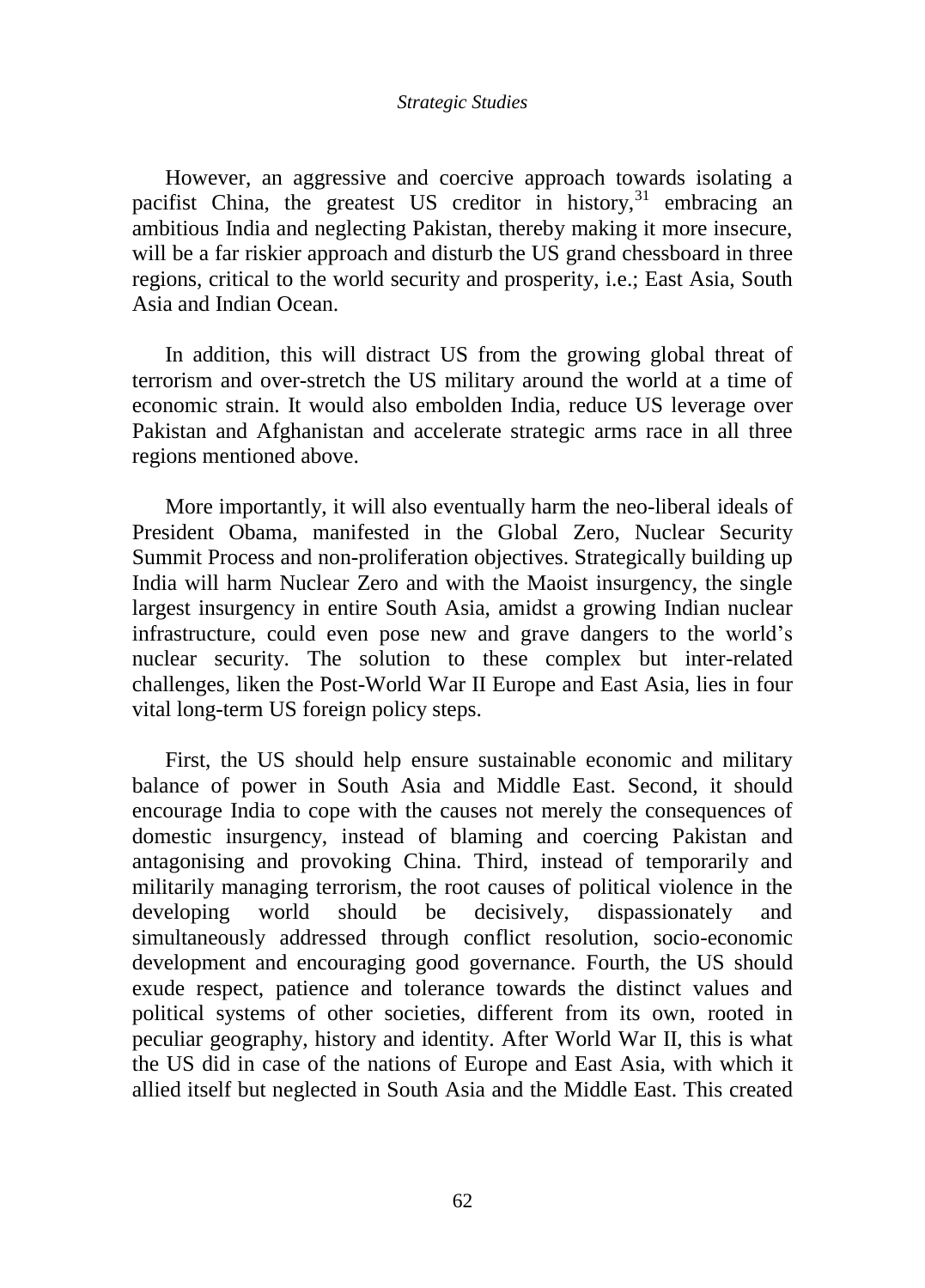a deep distrust between the weak and externally dependent state structures and dynamic societies experiencing youth bulge, being currently exploited by terrorists around the world, on the misleading pretexts of religion and identity. It also harmed the US security, energy and economic interests, diverted its attention and resources and created challenges, alien and asymmetrical to the US liberal ideals, cosmopolitan culture, industrial society and its military capabilities and traditions.

These fundamental policy alterations will enable South Asia and the Middle East to achieve lasting regional peace, security and stability both within itself and also be able to positively contribute to the stability and security of other regions. In addition, it will also encourage China and Pakistan to continue to cooperate with the US in socially and economically stabilising South Asia and Central Asia and reducing the growing global threat of terrorism by addressing its causes, not merely its consequences.

More importantly, this will also make the US less hated and more acceptable and respectable within most of the developing and Muslim societies around the world, not merely in the developed Western world. Consequently, it will reduce the diverse and asymmetrical threats to the US national security, not merely of technological, but more importantly, of ideational nature.

Such will be a more lasting foreign policy legacy, which President Barack Obama, could leave as his indelible print on world history. This will also help build a more secure, prosperous, acceptable and durable world security architecture, for most of us, not exclusively for some of us, which otherwise, would be both temporary and more dangerous. Such a bold foreign policy approach will surely yield criticism from the sceptics and traditionalists within the US foreign policy planners and advisors. However, it will provide the US with a more sustainable foreign policy, which is more suitable to the modern globalised and inter-dependent world, and also earn President Obama a very respectable and rewarding legacy meriting the Nobel Peace Prize laureate.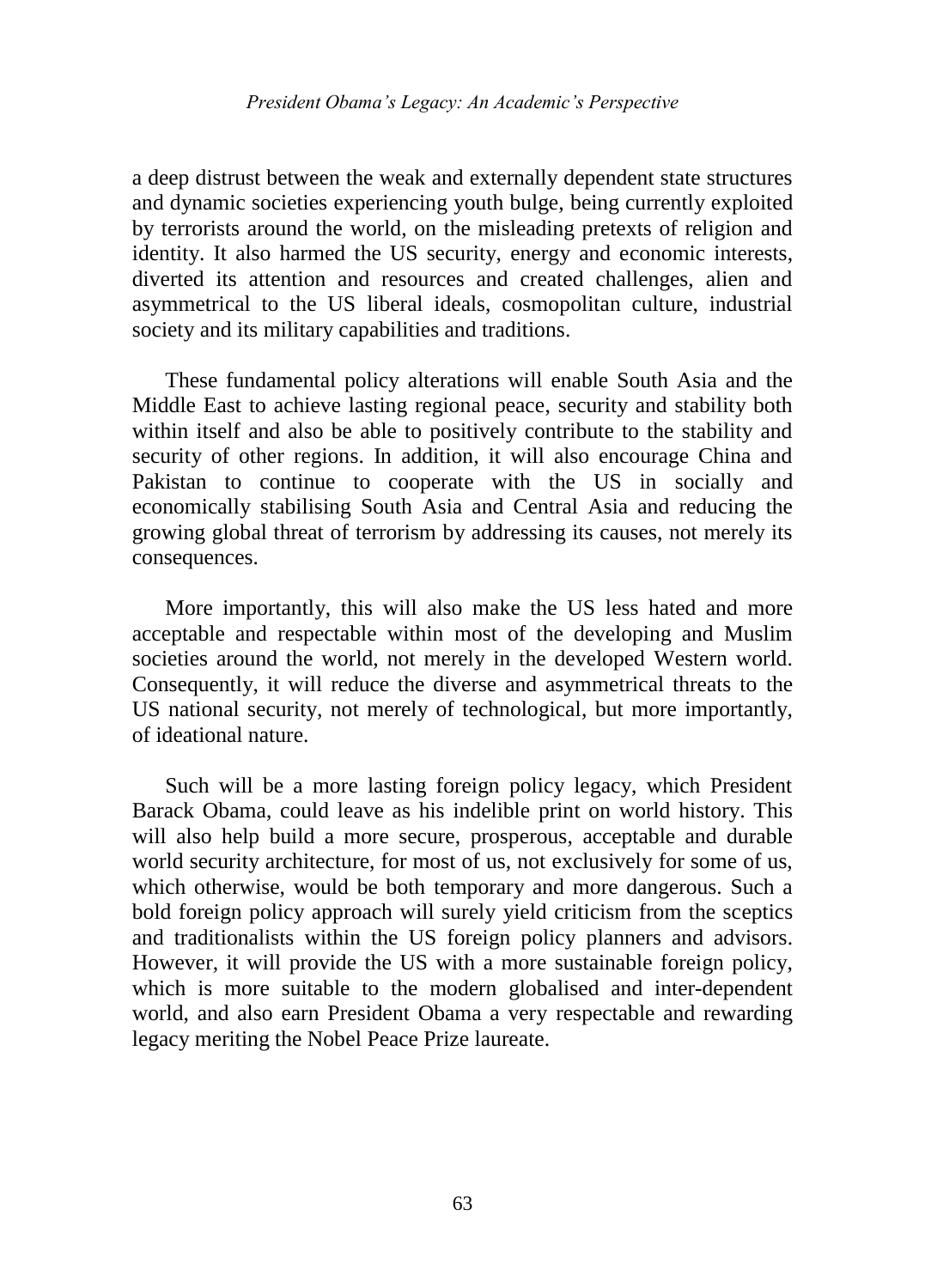### **Notes and References**

1. Mark Landler, "US Troops to Leave Afghanistan by End of 2016," *New York Times*, May 27, 2014.

2. "History: The US gets out of Vietnam," *BBC*, accessed March 25, 2015, www.bbc.co.uk/schools/gcsebitesize/history/mwh/vietnam/usgetsoutrev1.shtml.

3. Robert D. Schulzinger, *A Time for War: The United States and Vietnam, 1941-1975* (New York: Oxford University Press, 1997), 295.

4. Ibid.

 $\overline{a}$ 

5. Kenneth Katzman, *Iran: US Concerns and Policy Responses*, Congressional Research Service Report (Washington, D.C.: US Congress, 2015).

6. Carol E. Lee, "Israel"s Benjamin Netanyahu Urges Congress to Block "Bad Deal" With Iran," *Wall Street Journal*, March 3, 2015.

7. Sarah Katherine Mergel, *Conservative Intellectuals and Richard Nixon: Rethinking the Rise of the Right* (New York: Palgrave Macmillan, 2010), 48.

8. Mark Ensalaco, *Middle Eastern Terrorism: From Black September to September 11,* (Philadelphia: University of Pennsylvania Press, 2008), 64.

9. Seyom Brown, *Faces of Power: Constancy and Change in United States Foreign Policy from Truman to Obama* (New York: Columbia University Press, 2015), 707.

10. Nathan Hodge and Saeed Shah, "Pakistan"s PM Backs Afghan Efforts to Bring Taliban to Negotiating Table," *Wall Street Journal*, November 15, 2014.

11. Greg Jaffe, "Obama"s Pragmatism, Convictions Collide in His Handling of Two Wars," *Washington Post*, March 25, 2015.

12. Zbigniew Brzezinski, "From Hope to Audacity: Appraising Obama"s Foreign Policy," *Foreign Affairs*, accessed March 24, 2015, http://www.foreignaffairs.com/ articles/65720/zbigniew-brzezinski/from-hope-to-audacity.

13. Rajaee and Miller, *National Security Under the Obama Administration* (New York: Palgrave Macmillan, 2011), 55.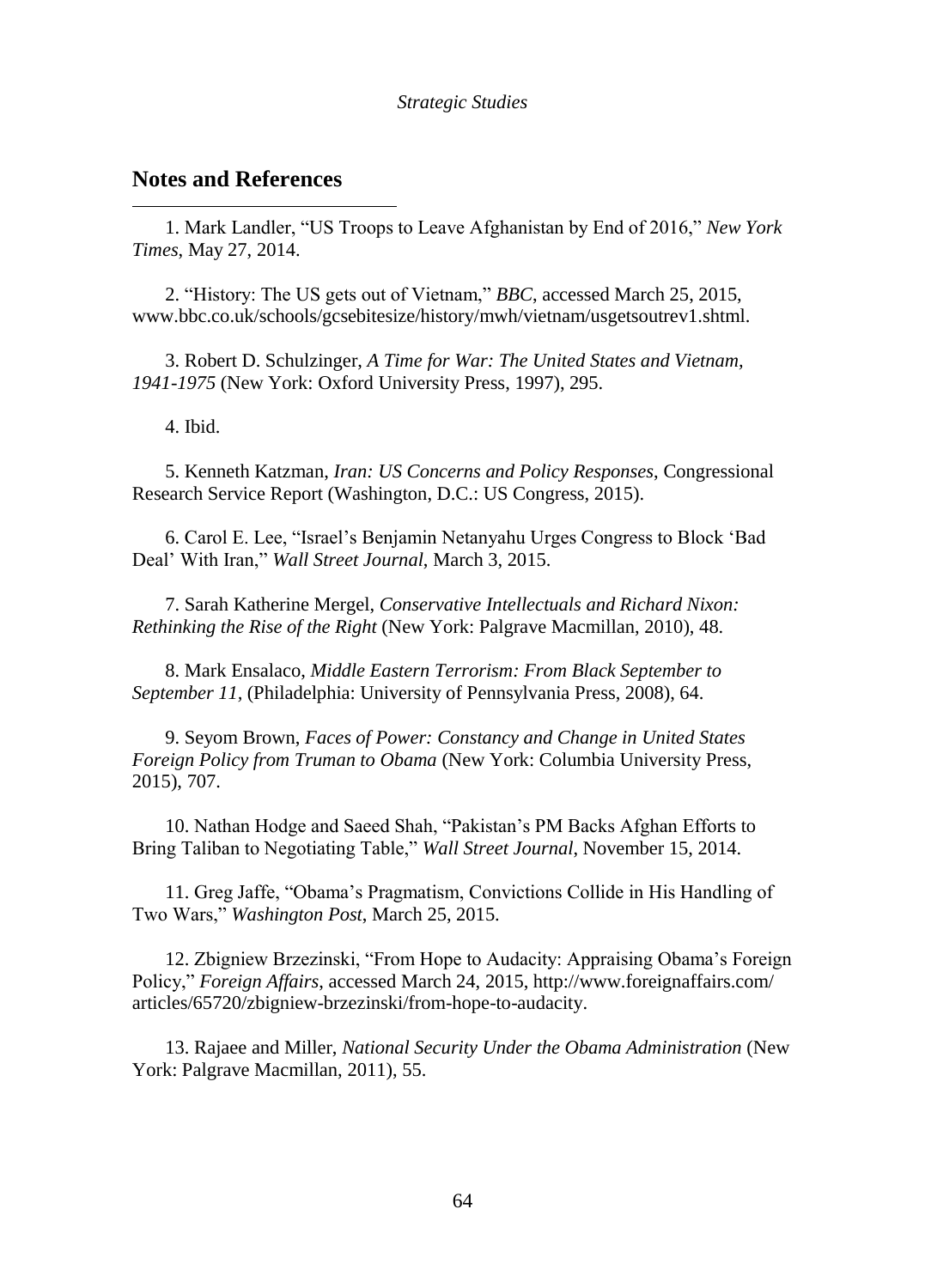14. Walter Lippmann, *Public Opinion and Foreign Policy in the United States* (London: Allen and Unwin, 1952), 25.

 $\overline{a}$ 

15. "OPCW-UN Joint Mission Draws to a Close," OPCW-UN Joint Mission, accessed March 24, 2015, http://opcw.unmissions.org/AboutOPCWUNJointMission/ tabid/54/ctl/Details/mid/651/ItemID/342/Default.aspx.

16. "Remarks by President Barack Obama at Hradcany Square, Prague on April 5, 2009," Office of the Press Secretary, *The White House*, accessed March 25, 2015, https://www.whitehouse.gov/the\_press\_office/Remarks-By-President-Barack-Obama-In-Prague-As-Delivered/.

17. "Nuclear Security Summits," *US Department of State*, accessed March 25, 2015, http://www.state.gov/t/isn/nuclearsecuritysummit/index.htm.

18. "Attitudes Towards the United States," *Pew Research Center*, Global Attitudes & Trends, accessed March 25, 2015, http://www.pewglobal.org/2013/07/18/chapter-1-attitudes-toward-the-united-states/.

19. "Remarks by President Barack Obama at National Prayer Breakfast, Washington, D.C. on February 5, 2015," Office of the Press Secretary, *The White House*, accessed March 25, 2015, https://www.whitehouse.gov/the-press-office/ 2015/02/05/remarks-president-national-prayer-breakfast.

20. Santanu Choudhury, "Indian Arms Imports More Than Double in Five Years," *Wall Street Journal*, March 16, 2015.

21. Aru Pande, " Biden"s India Visit is Key in Asia Rebalance Strategy," Voice of America, July 23, 2013.

22. "Milestones: 1945-1952: North Atlantic Treaty Organization (NATO), 1949," Office of the Historian, *US Department of State*, accessed March 21, 2015, https://history.state.gov/milestones/1945-1952/nato.

23. "Milestones: 1953-1960: Southeast Asia Treaty Organization (NATO), 1954," Office of the Historian, *US Department of State*, accessed March 21, 2015, https://history.state.gov/milestones/1953-1960/seato.

24. Richard J. Samuels, *Rich Nation Strong Army – National Security and the Technological Transformation of Japan,* (New York: Cornell University Press, 1994), 406.